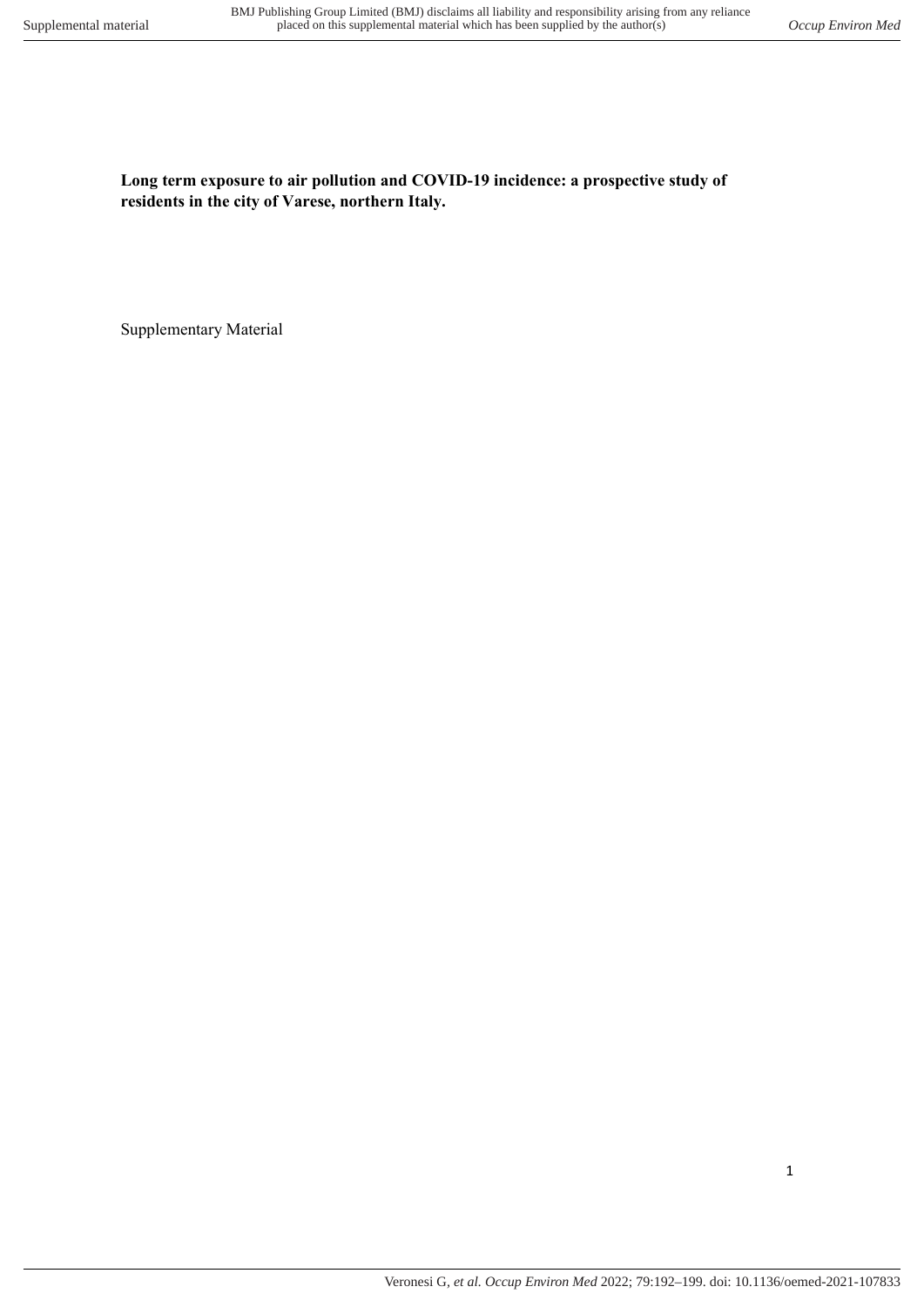Table S1: Sample selection criteria, number of excluded individuals, and number of COVID-19 cases

|                                                                                                              | N     | <b>COVID-19 cases</b> |            |  |
|--------------------------------------------------------------------------------------------------------------|-------|-----------------------|------------|--|
|                                                                                                              |       | n                     | $%$ (on N) |  |
| Residents in Varese city as of 31/12/2017, to be linked to air pollution data<br>(average 2018 annual value) | 81543 | 5373                  | 6.6        |  |
| <b>Exclusions</b>                                                                                            |       |                       |            |  |
| No link with air pollution data (imprecise geocoding of residential address)                                 | 2081  | 141                   | 6.8        |  |
| Death or transferred outside Varese as of 31/12/2019                                                         | 6944  | 270                   | 3.9        |  |
| Living in a residential care home outside Varese as of 31/12/2019                                            | 227   | 109                   | 48.0       |  |
| $Age < 18 \text{ years}$                                                                                     | 9443  | 445                   | 4.7        |  |
| <b>Study sample</b>                                                                                          | 62848 | 4408                  | 7.0        |  |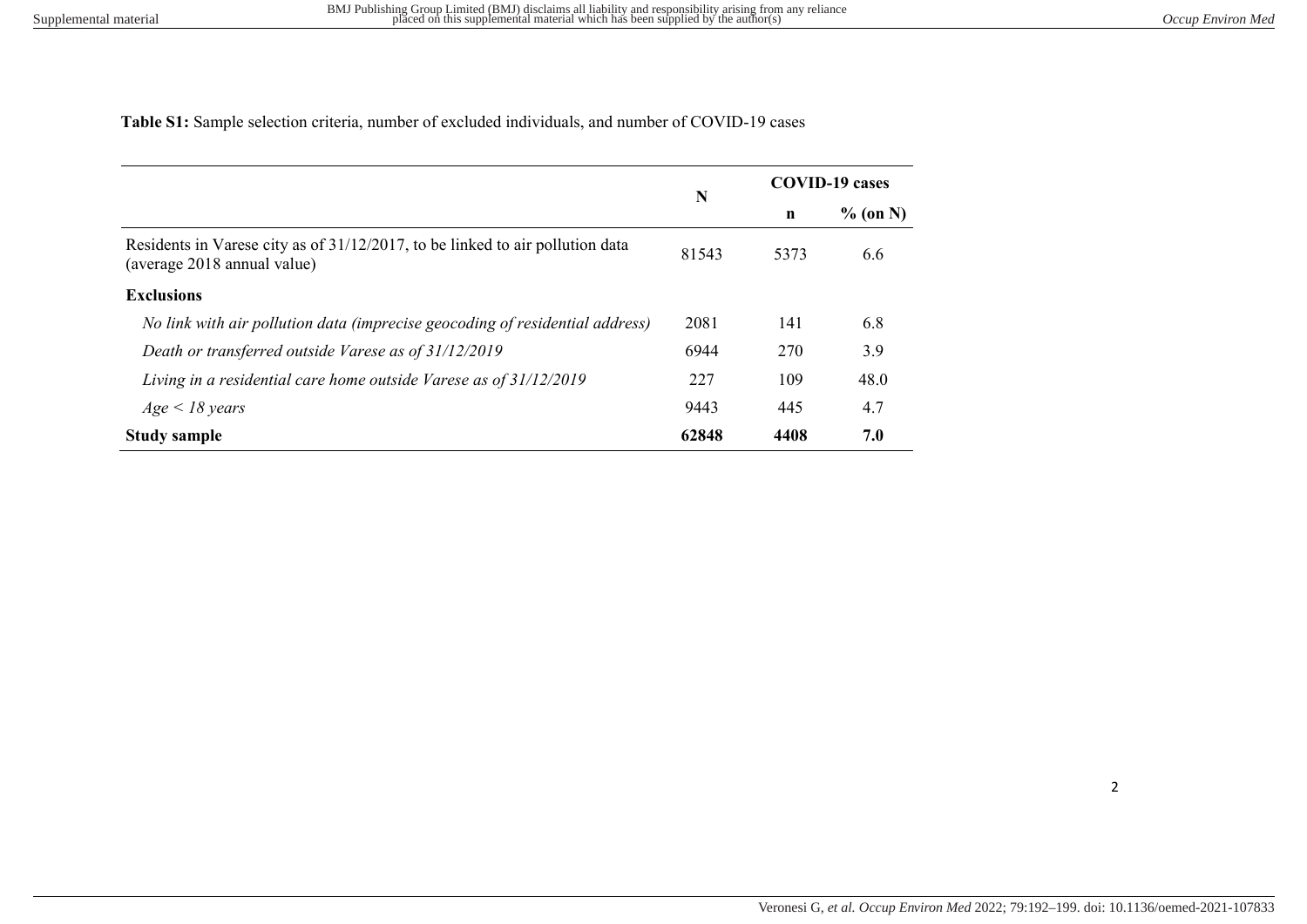|                                    |                        |             |           |       |       |                        |            |            | <b>Pearson correlation coefficients</b> |           |                 |          |       |                    |
|------------------------------------|------------------------|-------------|-----------|-------|-------|------------------------|------------|------------|-----------------------------------------|-----------|-----------------|----------|-------|--------------------|
|                                    | Unit                   |             |           |       |       | Min Max Mean SD Median | <b>P25</b> | <b>P75</b> | PM <sub>2.5</sub>                       | $PM_{10}$ | NO <sub>2</sub> | NO.      |       | $O_3$ $O_3$ summer |
| PM <sub>2.5</sub>                  | $\mu$ g/m <sup>3</sup> | 7.0         | 14.6      | 12.5  | 1.33  | 12.7                   | 11.8       | 13.6       |                                         |           |                 |          |       |                    |
| $PM_{10}$                          | $\mu$ g/m <sup>3</sup> | 7.6         | 16.4      | 14.1  | 1.62  | 13.2                   | 13.0       | 15.5       | 0.998                                   |           |                 |          |       |                    |
| NO <sub>2</sub>                    | $\mu$ g/m <sup>3</sup> | 6.6         | 24.3      | 20.1  | 2.99  | 20.7                   | 18.2       | 22.8       | 0.989                                   | 0.994     |                 |          |       |                    |
| NO.                                | $\mu$ g/m <sup>3</sup> | $0.6\,$     | 5.9       | 4.2   | -1.11 | 4.1                    | 3.5        | 5.0        | 0.904                                   | 0.927     | 0.930           |          |       |                    |
| $O_3$                              | $\mu$ g/m <sup>3</sup> |             | 58.9 76.2 | 62.9  | 3.03  | 61.5                   | 60.8       | 64.5       | $-0.974$                                | -0.968    | -0.964          | $-0.843$ |       |                    |
| $O3$ summer $\mu$ g/m <sup>3</sup> |                        | 100.5 110.1 |           | 104.4 | 2.27  | 102.8                  | 102.5      | 104.6      | $-0.909$                                | $-0.903$  | $-0.882$        | -0.790   | 0.964 |                    |

Table S2: Distribution of the available air pollutants in the city of Varese and their correlations. Annual mean values and summer O<sub>3</sub>, year 2018.

Abbreviation: SD = Standard Deviation;  $P25 = 25<sup>th</sup>$  percentile;  $P75 = 75<sup>th</sup>$  percentile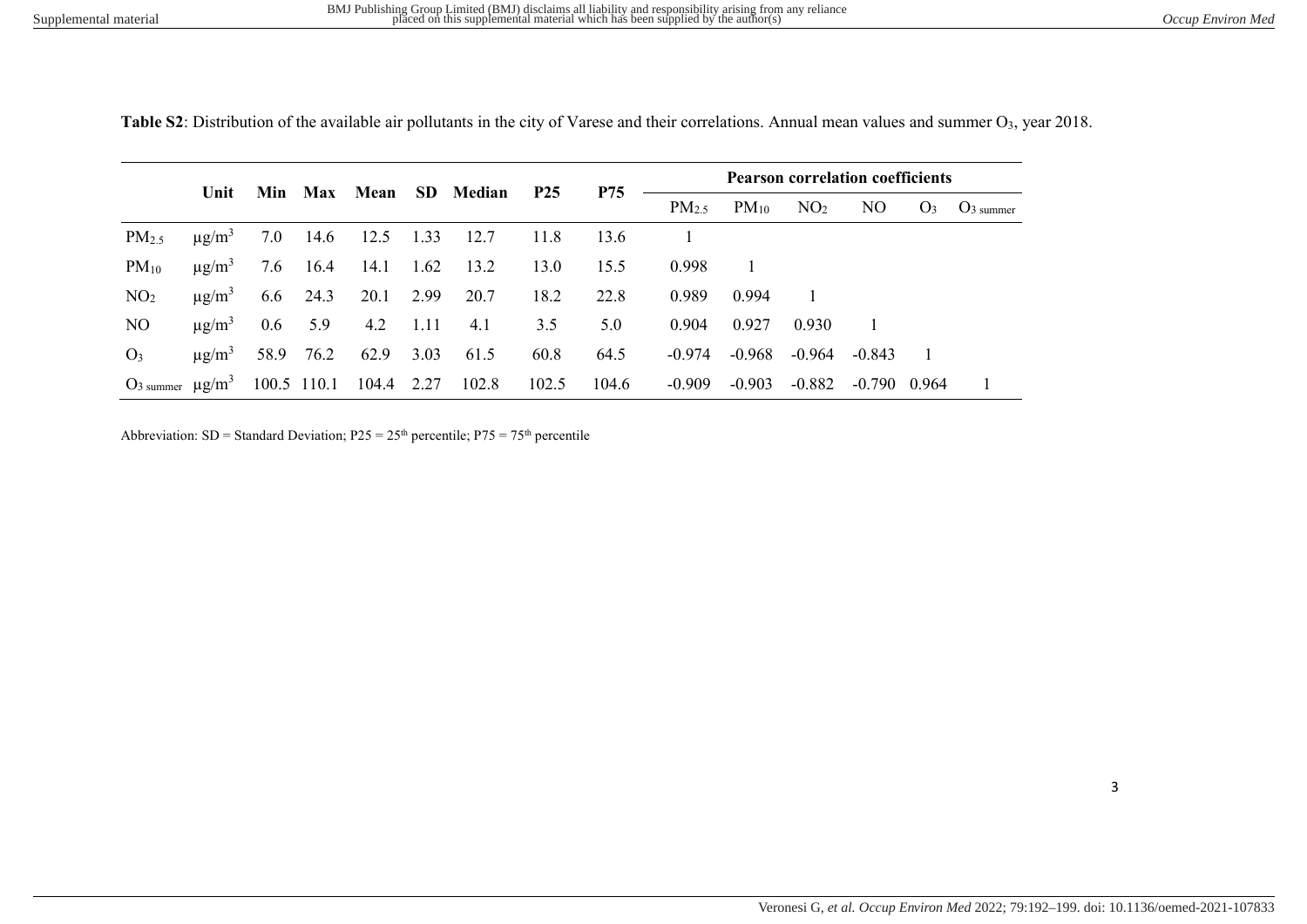|                                        |                          |           | <b>Summary statistics</b> |           |           |           |       |      |
|----------------------------------------|--------------------------|-----------|---------------------------|-----------|-----------|-----------|-------|------|
|                                        | Area<br>$\boldsymbol{0}$ | Area<br>1 | Area<br>$\mathbf{2}$      | Area<br>3 | Area<br>4 | Area<br>5 | Mean  | CV   |
| No of. Residents at the<br>last census | 2942                     | 14682     | 15417                     | 17007     | 15854     | 13891     |       |      |
| Socio-economic<br>condition            |                          |           |                           |           |           |           |       |      |
| S <sub>1</sub>                         | 52.7                     | 149.9     | 92.2                      | 81.0      | 139.6     | 81.2      | 105.3 | 29.4 |
| A12                                    | 45.8                     | 46.5      | 41.4                      | 47.1      | 39.8      | 50.0      | 45.0  | 8.2  |
| 16                                     | 57.7                     | 71.9      | 62.7                      | 70.9      | 53.0      | 73.9      | 66.0  | 11.8 |
| L21                                    | 11.3                     | 12.6      | 13.8                      | 9.8       | 19.3      | 10.2      | 13.0  | 26.2 |
| V6                                     | 1.2                      | 1.4       | 0.8                       | 1.1       | 1.7       | 1.0       | 1.2   | 25.1 |
| Mobility propensity                    |                          |           |                           |           |           |           |       |      |
| M <sub>2</sub>                         | 25.8                     | 22.8      | 22.7                      | 23.1      | 23.0      | 24.7      | 23.4  | 3.7  |
| M <sub>5</sub>                         | 74.5                     | 50.2      | 61.9                      | 71.5      | 65.7      | 68.8      | 64.5  | 11.6 |
| M6                                     | 14.8                     | 16.7      | 19.3                      | 16.2      | 18.3      | 15.9      | 17.2  | 8.0  |

Table S3: Census indicators of socio-economic condition and mobility propensity by census areas, and summary statistics (mean and coefficient of variation).

Indicators are available for 6 census areas within the city of Varese. They are produced by the National Institute of Statistics (ISTAT) and referred to the year 2011 (last available census). Individuals in the study have been uniquely attributed to one census area based on the address of residency.

Available area-based census indicators:

S1: Number of foreign residents per 1000 Italian residents

A12: Average housing space per person  $(m^2)$ 

I6: Percentage of residents 25-64 years old with high high-school degree or higher

L21: Percentage of un-skilled manual workers, on the working population

V6: Percentage of families on potential economic disadvantage, defined as family with kids without at least one member employed or retired

M2: Percentage of individuals moving daily outside the city boundaries for study or work, on the population up to 64 years

M5: Percentage of individuals using private car/motorbike, on the number of individuals moving daily outside the city boundaries for study or work

M6: Percentage of individuals using public transportation, on the number of individuals moving daily outside the city boundaries for study or work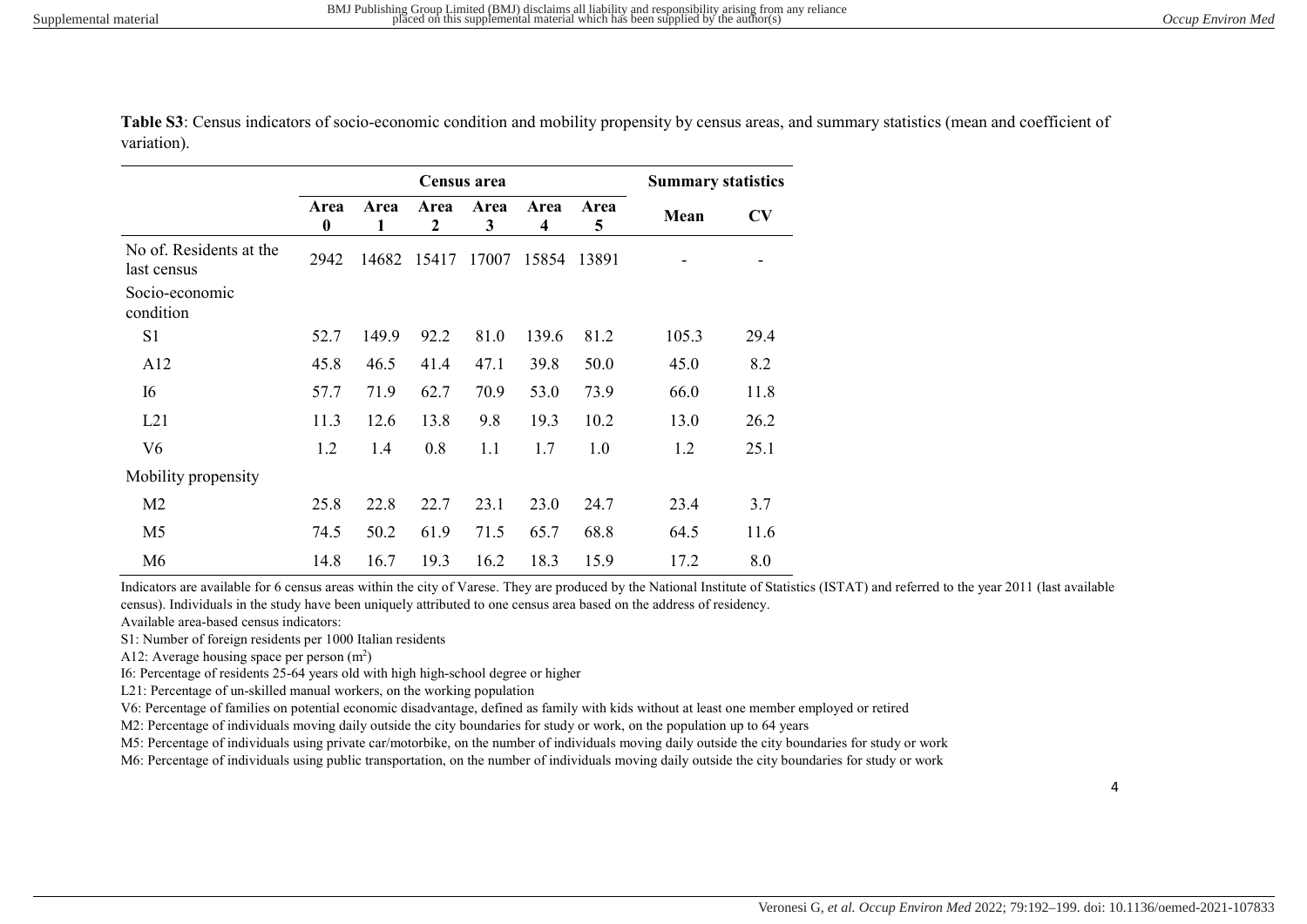| Occup Environ Med |  |  |  |
|-------------------|--|--|--|
|-------------------|--|--|--|

|                        |                   |                |              | Socio-economic condition |              |              |                | <b>Mobility propensity</b> |              |
|------------------------|-------------------|----------------|--------------|--------------------------|--------------|--------------|----------------|----------------------------|--------------|
|                        |                   | S <sub>1</sub> | A12          | <b>I6</b>                | L21          | V6           | M <sub>2</sub> | <b>M5</b>                  | <b>M6</b>    |
|                        | S1                | $\mathbf{1}$   |              |                          |              |              |                |                            |              |
|                        | A12               | $-0.43$        | $\mathbf{1}$ |                          |              |              |                |                            |              |
| condition              | <b>I6</b>         | $-0.30$        | 0.91         | 1                        |              |              |                |                            |              |
| Socio-economic         | L21               | 0.66           | $-0.88$      | $-0.89$                  | $\mathbf{1}$ |              |                |                            |              |
|                        | V6                | 0.75           | $-0.37$      | $-0.51$                  | 0.68         | $\mathbf{1}$ |                |                            |              |
|                        | M <sub>2</sub>    | $-0.56$        | 0.59         | 0.24                     | $-0.40$      | $-0.21$      | $\mathbf{1}$   |                            |              |
| propensity<br>Mobility | M <sub>5</sub>    | $-0.76$        | 0.16         | $-0.10$                  | $-0.22$      | $-0.19$      | 0.51           | $\mathbf{1}$               |              |
|                        | M <sub>6</sub>    | 0.34           | $-0.87$      | $-0.62$                  | 0.68         | 0.01         | $-0.68$        | $-0.30$                    | $\mathbf{1}$ |
|                        | PM <sub>2.5</sub> | 0.34           | $-0.29$      | $-0.17$                  | 0.35         | $-0.06$      | $-0.14$        | $-0.51$                    | 0.48         |
| Air pollutant          | $PM_{10}$         | 0.36           | $-0.27$      | $-0.15$                  | 0.34         | $-0.04$      | $-0.15$        | $-0.53$                    | 0.46         |
|                        | NO <sub>2</sub>   | 0.33           | $-0.21$      | $-0.08$                  | 0.28         | $-0.07$      | $-0.13$        | $-0.52$                    | 0.41         |
|                        | NO                | 0.50           | $-0.22$      | $-0.08$                  | 0.32         | 0.11         | $-0.25$        | $-0.61$                    | 0.37         |
|                        | O <sub>3</sub>    | $-0.29$        | 0.25         | 0.17                     | $-0.34$      | 0.04         | 0.04           | 0.43                       | $-0.41$      |

Table S4: Pearson's correlation coefficients between census indicators and air pollutants.

Available area-based census indicators:

S1: Number of foreign residents per 1000 Italian residents

A12: Average housing space per person  $(m^2)$ 

I6: Percentage of residents 25-64 years old with high high-school degree or higher

L21: Percentage of un-skilled manual workers, on the working population

V6: Percentage of families on potential economic disadvantage, defined as family with kids without at least one member employed or retired

M2: Percentage of individuals moving daily outside the city boundaries for study or work, on the population up to 64 years

M5: Percentage of individuals using private car/motorbike, on the number of individuals moving daily outside the city boundaries for study or work

M6: Percentage of individuals using public transportation, on the number of individuals moving daily outside the city boundaries for study or work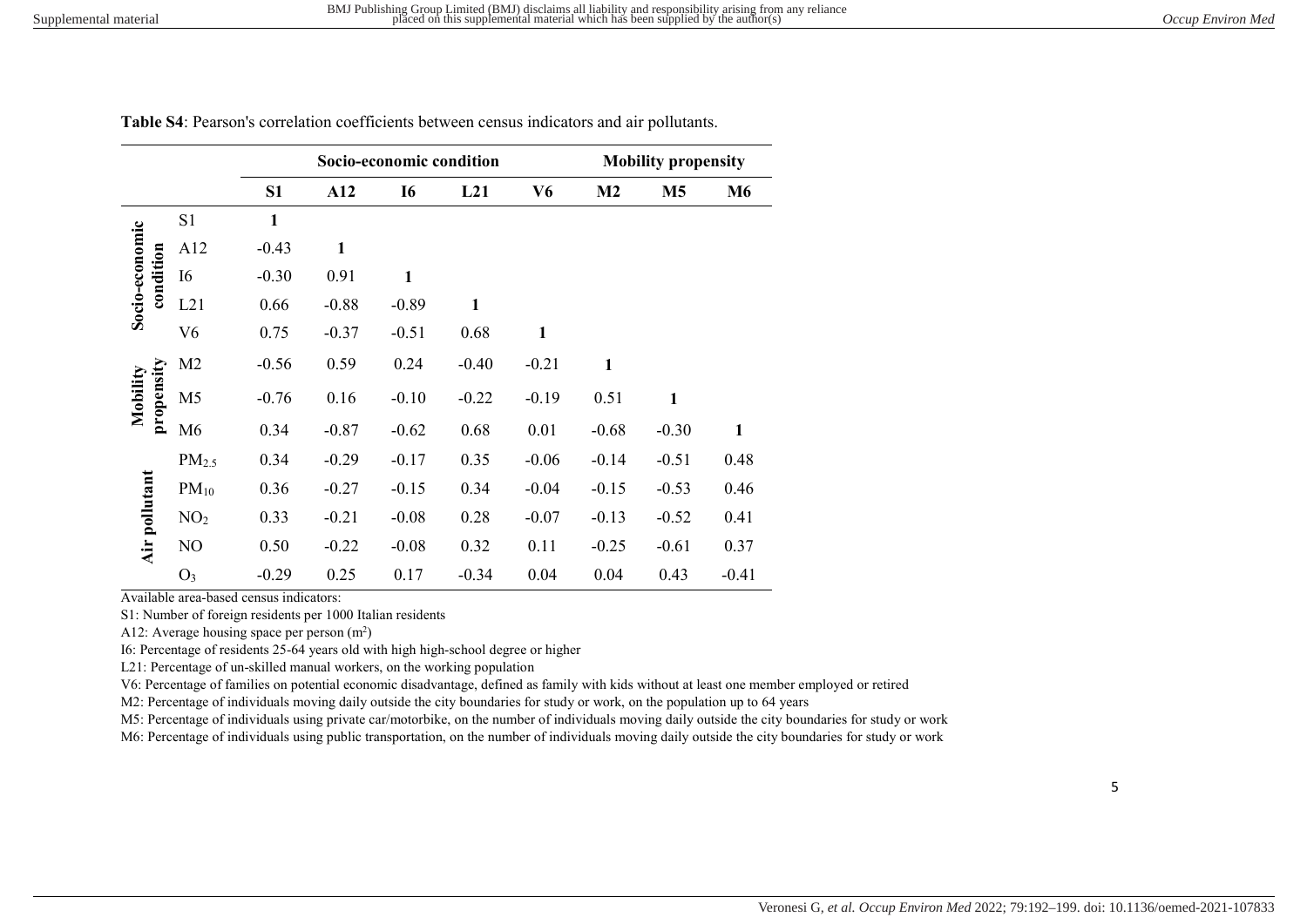|                       |                | <b>Estimate</b> | <b>SE</b> | Z       | p        |
|-----------------------|----------------|-----------------|-----------|---------|----------|
|                       | S1             | 0.0011          | 0.0005    | 2.37    | 0.0179   |
|                       | A12            | $-0.0201$       | 0.004     | $-4.98$ | < 0.001  |
| condition             | I6             | $-0.0074$       | 0.002     | $-3.99$ | < 0001   |
| Socio-economic        | L21            | 0.0193          | 0.004     | 4.70    | < 0001   |
|                       | V <sub>6</sub> | 0.0000          | 0.051     | 0.00    | 0.99     |
|                       | M2             | $-0.0464$       | 0.018     | $-2.62$ | 0.009    |
| propensit<br>Mobility | M <sub>5</sub> | $-0.0049$       | 0.00      | $-2.58$ | 0.010    |
|                       | М6             | 0.0635          | 0.01      | 5.95    | < 0.0001 |

Table S5: Univariate association between census indicators and COVID-19 incidence rate, from Poisson regression models.

Available area-based census indicators:

S1: Number of foreign residents per 1000 Italian residents

A12: Average housing space per person  $(m^2)$ 

I6: Percentage of residents 25-64 years old with high high-school degree or higher

L21: Percentage of un-skilled manual workers, on the working population

V6: Percentage of families on potential economic disadvantage, defined as family with kids without at least one member employed or retired

M2: Percentage of individuals moving daily outside the city boundaries for study or work, on the population up to 64 years

M5: Percentage of individuals using private car/motorbike, on the number of individuals moving daily outside the city boundaries for study or work

M6: Percentage of individuals using public transportation, on the number of individuals moving daily outside the city boundaries for study or work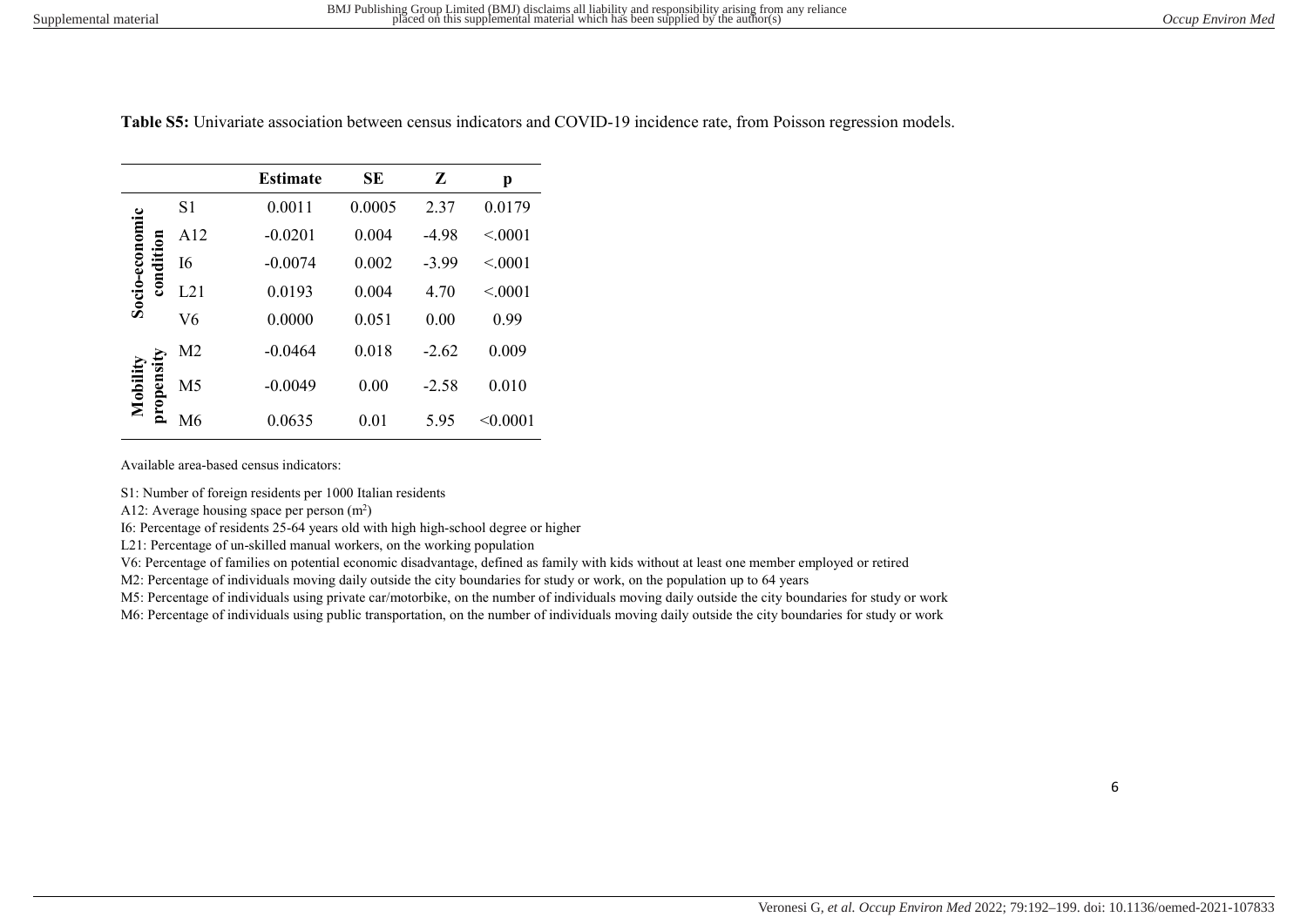Table S6: Sensitivity analyses of the association between annual mean levels of air pollutants and COVID-19 incidence rate: area-based indicators of socio-economic condition and mobility propensity, and E-value for the point estimate and for the confidence interval.

| Air               |           | Individual-level<br>covariates |           | Individual + area-based<br>covariates* | E-value $\wedge$ |      |  |
|-------------------|-----------|--------------------------------|-----------|----------------------------------------|------------------|------|--|
| pollutant         | <b>RR</b> | 95%CI                          | <b>RR</b> | 95%CI                                  | <b>Estimate</b>  | CI   |  |
| PM <sub>2.5</sub> | 1.051     | 1.027 1.075                    | 1.036     | 1.009 1.064                            | 1.23             | 1.11 |  |
| $PM_{10}$         | 1.040     | 1.020<br>1.060                 | 1.027     | 1.006 1.049                            | 1.20             | 1.08 |  |
| NO <sub>2</sub>   | 1.020     | 1.030<br>1.009                 | 1.013     | 1.002 1.025                            | 1.13             | 1.05 |  |
| NO.               | 1.040     | 1.013<br>- 1.068               | 1.021     | 0.992 1.051                            | 1.17             | 1.00 |  |
| O <sub>3</sub>    | 0.980     | 0.990<br>0.970                 | 0.987     | 0.976 0.998                            | 1.13             | 1.05 |  |

RR = Rate Ratios estimated from single pollutant Poisson regression models, per 1 µg/m3 increase in the annual average exposure to each pollutant

Individual-level covariates: Model 2 in the main text (age, sex, residential care home living, positive history of stroke, treatment for diabetes, anti-hypertensive treatment, and treatment for obstructive airway diseases)

\*: Area-based covariates: census-based indicators L21 (proportion of un-skilled manual workers) and M6 (use of public transportation for daily mobility). These have been chosen according to: variability across the census areas (CV in Table S3); weaker correlation between indices, and stronger correlation with the exposure (Table S4); stronger correlation with the outcome (Table S5).

^: for the model with individual and area-based covariates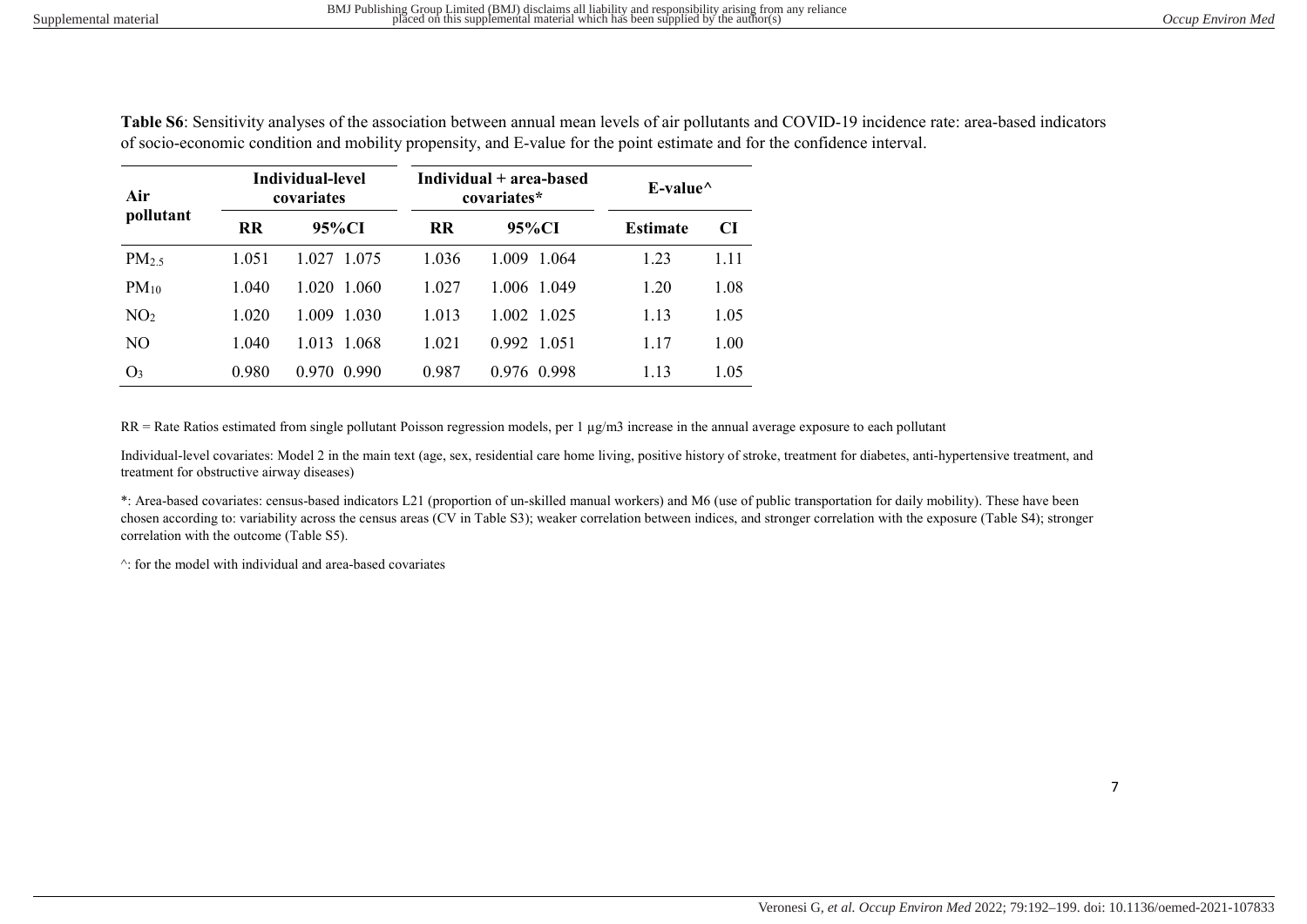| Air pollutant    | <b>Season</b> | Mean SD |     | <b>RR</b><br>(1SD increase) | 95%CI       |          | Het $I^2$ Q test statistic Q p-value |      |
|------------------|---------------|---------|-----|-----------------------------|-------------|----------|--------------------------------------|------|
| PM <sub>25</sub> | Spring        | 7.8     | 1.0 | 1.072                       | 1.041 1.105 |          |                                      |      |
|                  | Summer        | 5.3     | 0.5 | 1.073                       | 1.042 1.105 | $0.00\%$ | 0.19                                 | 0.98 |
|                  | Autumn        | 14.0    | 2.5 | 1.067                       | 1.035 1.101 |          |                                      |      |
|                  | Winter        | 17.2    | 5.0 | 1.065                       | 1.032 1.098 |          |                                      |      |
| $PM_{10}$        | Spring        | 8.7     | 1.3 | 1.068                       | 1.037 1.101 |          |                                      |      |
|                  | Summer        | 6.0     | 0.7 | 1.068                       | 1.037 1.100 | $0.00\%$ | 0.08                                 | 0.99 |
|                  | Autumn        | 15.4    | 2.9 | 1.064                       | 1.032 1.097 |          |                                      |      |
|                  | Winter        | 18.7    | 5.5 | 1.063                       | 1.031 1.096 |          |                                      |      |
| NO <sub>2</sub>  | Spring        | 11.7    | 3.7 | 1.060                       | 1.029 1.093 |          |                                      |      |
|                  | Summer        | 6.9     | 2.4 | 1.052                       | 1.022 1.084 | $0.00\%$ | 0.24                                 | 0.97 |
|                  | Autumn        | 19.6    | 6.1 | 1.056                       | 1.024 1.089 |          |                                      |      |
|                  | Winter        | 26.1    | 8.6 | 1.063                       | 1.030 1.097 |          |                                      |      |
| N <sub>O</sub>   | Spring        | 2.8     | 1.3 | 1.038                       | 1.008 1.068 |          |                                      |      |
|                  | Summer        | 0.4     | 0.1 | 1.031                       | 1.002 1.061 | $0.00\%$ | 0.58                                 | 0.90 |
|                  | Autumn        | 4.2     | 1.1 | 1.041                       | 1.011 1.072 |          |                                      |      |
|                  | Winter        | 6.2     | 3.6 | 1.047                       | 1.017 1.079 |          |                                      |      |
| O <sub>3</sub>   | Spring        | 73.4    | 4.0 | 0.938                       | 0.910 0.968 |          |                                      |      |
|                  | Summer        | 104.4   | 2.3 | 0.945                       | 0.917 0.975 |          |                                      |      |
|                  | Autumn        | 56.9    | 6.3 | 0.943                       | 0.914 0.973 | $0.00\%$ | 0.04                                 | 0.99 |
|                  | Winter        | 28.0    | 8.0 | 0.941                       | 0.912 0.972 |          |                                      |      |

Table S7: Summary statistics and rate ratios (with 95%CI) for the association between seasonal mean levels of air pollutants and COVID-19 incidence rate.

Abbreviation: SD = Standard Deviation

RR: Rate Ratios estimated from Poisson regression model, adjusting for age, sex, residential care home living, positive history of stroke, treatment for diabetes, anti-hypertensive treatment, and treatment for obstructive airway

Seasons: spring: March to May; summer: June to August; autumn: September to November; winter: December to February Het I^2, Q test statistics and Q p-value (3 df) estimated from random effect meta-analysis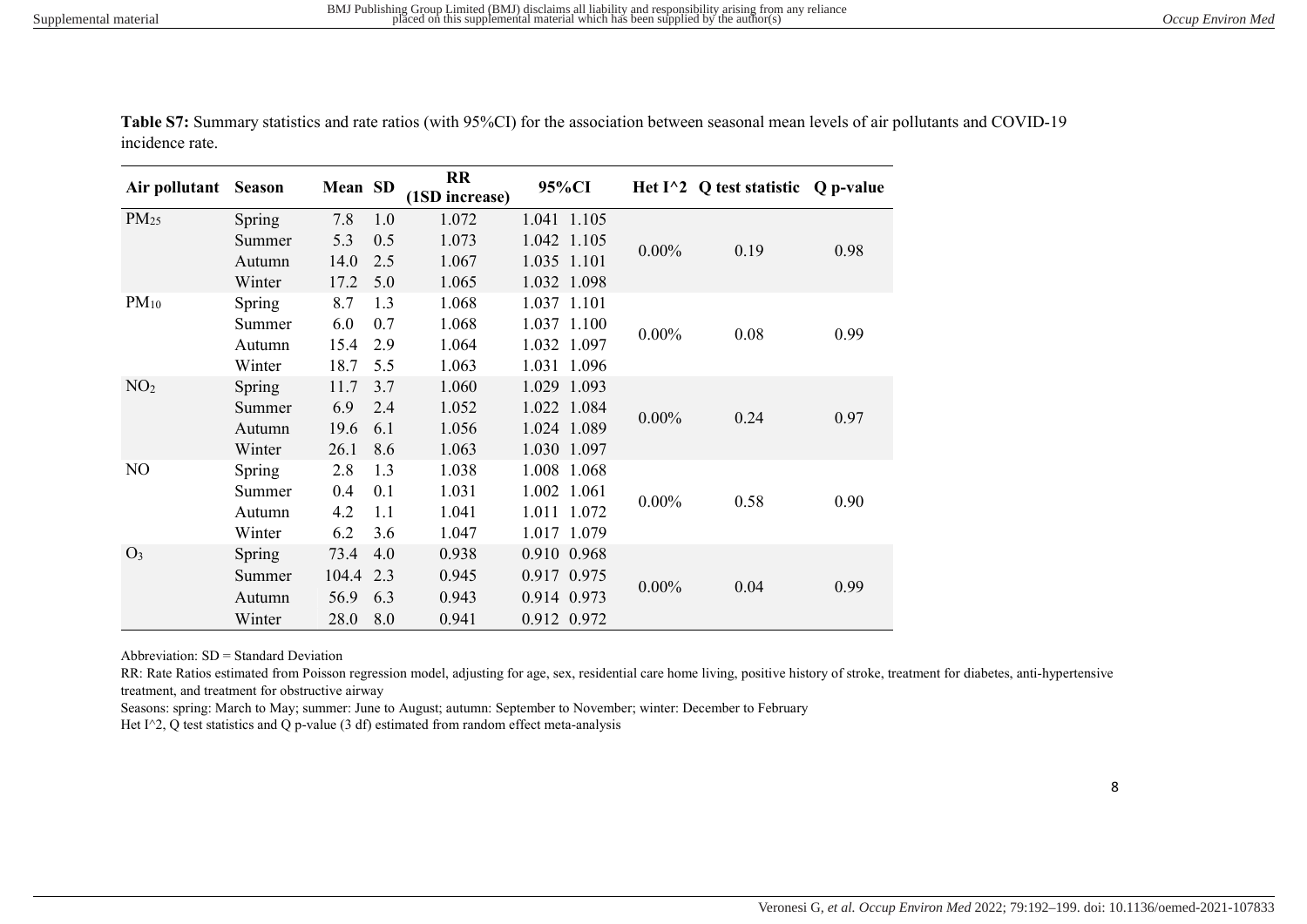| Air pollutant (per $1 \mu g/m3$ ) |           | Single-pollutant model | <b>Bi-pollutant model</b> |                |  |
|-----------------------------------|-----------|------------------------|---------------------------|----------------|--|
|                                   | <b>RR</b> | 95%CI                  | <b>RR</b>                 | 95%CI          |  |
| $PM_{2.5}$                        | 1.051     | 1.027 1.075            |                           |                |  |
| Adjusted for $NO2$                |           |                        | 1.347                     | 1.163 1.561    |  |
| Adjusted for NO                   |           |                        | 1.105                     | 1.051<br>1.161 |  |
| Adjusted for $O_3$                |           |                        | 1.107                     | 1.003<br>1.222 |  |
| $PM_{10}$                         | 1.040     | 1.020<br>1.060         |                           |                |  |
| Adjusted for $NO2$                |           |                        | 1.330                     | 1.133 1.561    |  |
| Adjusted for NO                   |           |                        | 1.095                     | 1.045<br>1.148 |  |
| Adjusted for $O_3$                |           |                        | 1.047                     | 0.974<br>1.125 |  |
| NO <sub>2</sub>                   | 1.020     | 1.009<br>1.030         |                           |                |  |
| Adjusted for $PM_{2.5}$           |           |                        | 0.894                     | 0.837<br>0.955 |  |
| Adjusted for PM10                 |           |                        | 0.874                     | 0.800<br>0.953 |  |
| Adjusted for $O_3$                |           |                        | 0.998                     | 0.962<br>1.035 |  |
| NO.                               | 1.040     | 1.013<br>1.068         |                           |                |  |
| Adjusted for $PM_{2.5}$           |           |                        | 0.936                     | 0.882 0.993    |  |
| Adjusted for PM10                 |           |                        | 0.922                     | 0.862 0.986    |  |
| Adjusted for $O_3$                |           |                        | 0.983                     | 0.937 1.031    |  |
| O <sub>3</sub>                    | 0.980     | 0.970<br>0.990         |                           |                |  |
| Adjusted for $PM_{2.5}$           |           |                        | 1.024                     | 0.980<br>1.070 |  |
| Adjusted for PM10                 |           |                        | 1.004                     | 0.966<br>1.044 |  |
| Adjusted for $NO2$                |           |                        | 0.978                     | 1.014<br>0.943 |  |
| Adjusted for NO                   |           |                        | 0.975                     | 0.957<br>0.993 |  |

Table S8: Association between annual mean levels of air pollutants and COVID-19 incidence rate, in single- and bi-pollutant models.

RR: Rate Ratios estimated from Poisson regression model, adjusting for age, sex, residential care home living, positive history of stroke, treatment for diabetes, anti-hypertensive treatment, and treatment for obstructive airway